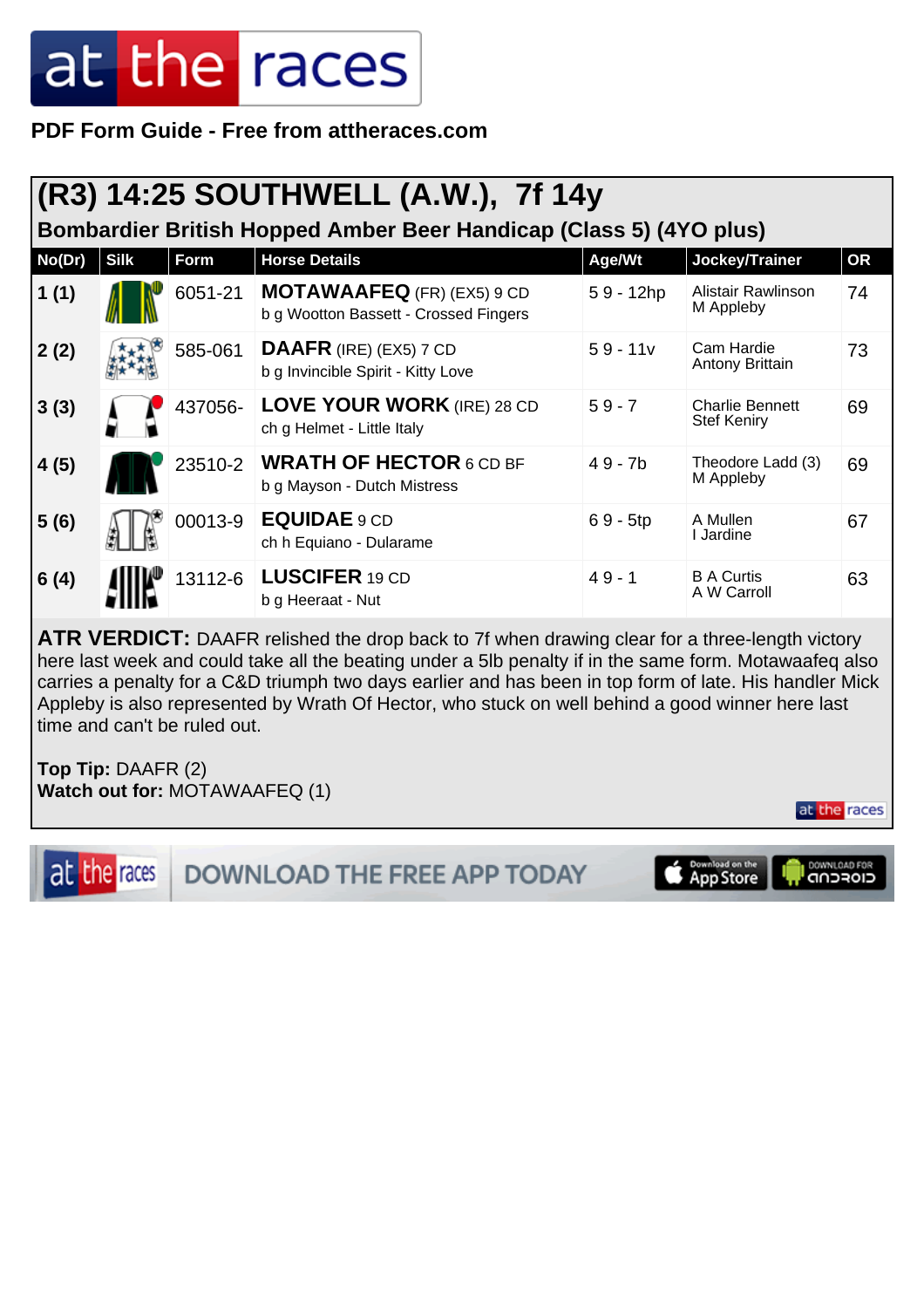**PDF Form Guide - Free from attheraces.com**

|                                                                |             |         | (R4) 14:50 DOWN ROYAL, 2m 50y                                               |              |                                    |           |  |  |
|----------------------------------------------------------------|-------------|---------|-----------------------------------------------------------------------------|--------------|------------------------------------|-----------|--|--|
| Irish Stallion Farms EBF Rated Novice Chase (Class) (5YO plus) |             |         |                                                                             |              |                                    |           |  |  |
| <b>No</b>                                                      | <b>Silk</b> | Form    | <b>Horse Details</b>                                                        | Age/Wt       | Jockey/Trainer                     | <b>OR</b> |  |  |
| 1                                                              |             | 277-615 | <b>ARAHECAN</b> (IRE) 29 C<br>ch g Arakan - Paradise Lily                   | $811 - 10$   | Rachael Blackmore<br>H de Bromhead |           |  |  |
| $\mathbf{2}$                                                   |             | 22-70P7 | <b>DIAMOND TURF (FR) 29 D</b><br>b g Diamond Boy - Lovely Turf              | 8 11 - 10tp  | J W Kennedy<br><b>G</b> Elliott    | 123       |  |  |
| 3                                                              |             | 0-U5274 | <b>DIS DONC</b> (FR) 29 D<br>b g Kingsalsa - Skarina                        | $811 - 10b$  | S W Flanagan<br>N Meade            | 123       |  |  |
| 4                                                              |             | P-54546 | <b>THE WHITE VOLCANO (IRE) 65 C</b><br>b g September Storm - Ravishing Rita | $911 - 5$    | $D$ J Hand $(7)$<br>R K Watson     | 118       |  |  |
| 5                                                              |             | P-47975 | <b>GIVE ME A MOMENT</b> (IRE) 68<br>b g Mountain High - Maryann             | $611 - 1$    | A W Short<br>P Griffin             |           |  |  |
| 6                                                              |             |         | B-079FB GOOD LUCK HOPE (IRE) 9<br>b g Scorpion - Johnston's Crest           | $711 - 1$    | K J Brouder<br>J A Nash            |           |  |  |
| 7                                                              |             | P03-151 | <b>ITSALONGLONGROAD 25 D</b><br>b g Lawman - Alabelle                       | $711 - 1$ ht | S D Torrens (5)<br>J C McConnell   | 112       |  |  |
| 8                                                              |             | 4750PU  | <b>MISTER EDDMAN</b> (IRE) 14<br>b g Sans Frontieres - Her Island           | $711 - 11$   | L A McKenna (7)<br>O McKiernan     | 112       |  |  |
| 9                                                              |             | 967-043 | <b>STANSFIELD</b> (IRE) 24<br>b g Thousand Words - Pandalute                | $711 - 1$    | Mr C Abernethy (7)<br>Paul Traynor | 113       |  |  |

**ATR VERDICT:** ITSALONGLONGROAD is a couple of pounds wrong at the weights here but comes into the race in winning form and may be able to follow up his win at Tramore on New Year's Day. A mark of 112 looks lenient enough for the Lawman gelding, who has won twice over fences and is a versatile sort having also shown good form on the all-weather this winter. The three at the top of the weights were all well held in a similar event for higher-grade performers at Limerick late last month. Dis Donc fared best that day, finishing fourth, and is entitled to play a big part in this company. Arahecan, who was fifth then, has Rachael Blackmore back on board now and is another to consider.

**Top Tip:** DIS DONC (3) **Watch out for:** ITSALONGLONGROAD (7)

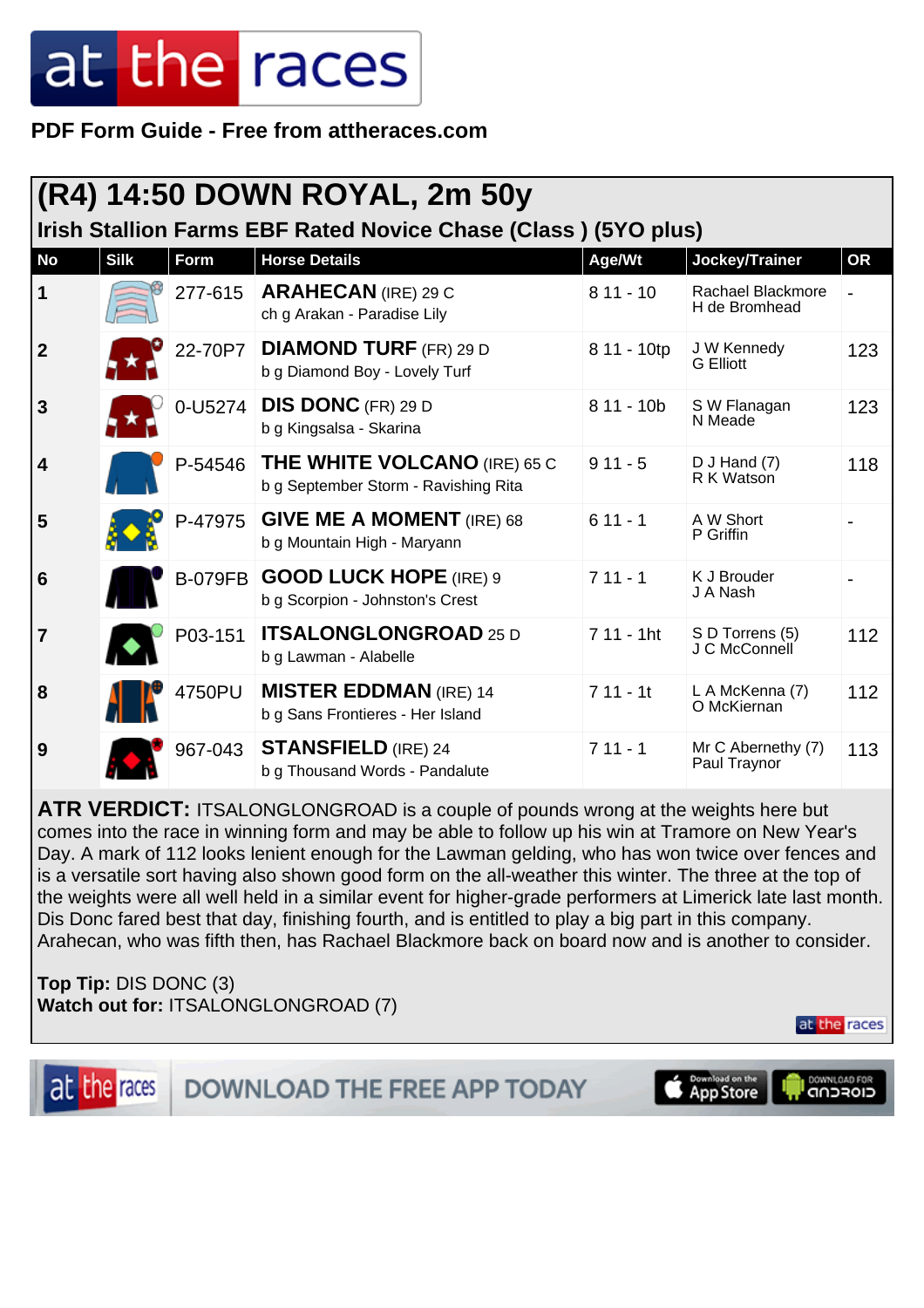**PDF Form Guide - Free from attheraces.com**

### **(R1) 15:10 WOLVERHAMPTON (A.W.), 6f 20y**

**Penkridge Handicap (Class 6) (4YO plus)**

| No(Dr) | <b>Silk</b> | <b>Form</b> | <b>Horse Details</b>                                                    | Age/Wt     | Jockey/Trainer                          | <b>OR</b> |
|--------|-------------|-------------|-------------------------------------------------------------------------|------------|-----------------------------------------|-----------|
| 1(4)   |             | 821824-     | <b>ELZAAM'S DREAM (IRE) 47 CD BF</b><br>b m Elzaam - Alinda             | $59 - 7$   | David Probert<br>R Harris               | 55        |
| 2(7)   |             | 678-7       | <b>JUNGLE BELLS (IRE) 15</b><br>b f Bungle Inthejungle - Ela Tina       | $49 - 7$   | <b>Charles Bishop</b><br>P D Evans      | 55        |
| 3(11)  |             | 33188-9     | <b>ROCKESBURY</b> 24 C D<br>b g Foxwedge - Nellie Ellis                 | $69 - 7b$  | L Morris<br>P S McEntee                 | 55        |
| 4(9)   |             | 003-511     | <b>AT YOUR SERVICE 17 CD</b><br>b g Frankel - Crystal Gaze              | $79 - 6$   | Joey Haynes<br>Chelsea Banham           | 54        |
| 5(2)   |             | 38/0785-    | I'M WATCHING YOU 56<br>ch g Harbour Watch - Victrix Ludorum             | $49 - 4h1$ | A Kirby<br>R Harris                     | 52        |
| 6(12)  |             | 5690-       | <b>THAKI</b> (IRE) 54<br>b g Lope De Vega - Mickleberry                 | $49 - 4$   | Cieren Fallon<br>Luke Mcjannet          | 52        |
| 7(10)  |             | 749699-     | AGUEROOO (IRE) 26 D<br>b g Monsieur Bond - Vision Of Peace              | $89 - 3b$  | William Carson<br><b>Charlie Wallis</b> | 51        |
| 8(5)   |             | 470-        | <b>CHERISH (FR) 167</b><br>b f Hunter's Light - Agent Kensington        | $49 - 2$   | Tom Marquand<br>A W Carroll             | 50        |
| 9(13)  |             | 6769-       | <b>KYLLINGA (IRE) 156</b><br>ch f Kyllachy - Katevan                    | $48 - 13$  | <b>Jack Mitchell</b><br>Sir Mark Todd   | 47        |
| 10(3)  |             | 75009-1     | <b>KRAZY PAVING 4 CD</b><br>b g Kyllachy - Critical Path                | $98 - 12b$ | Callum Hutchinson<br>(7)<br>Olly Murphy | 46        |
| 11(8)  |             | 090/434-    | <b>SOME NIGHTMARE</b> (IRE) 165 BF<br>b g Dream Ahead - Isolde's Return | $48 - 12$  | Adam J McNamara<br>J G M O'Shea         | 46        |
| 12(6)  |             | 6693-30     | <b>CHILLON CASTLE 8</b><br>br m Swiss Spirit - Positivity               | $58 - 12p$ | Faye McManoman<br>(3)<br>M Herrington   | 46        |
| 13(1)  |             | 37444-4     | <b>DECONSO 20 CD</b><br>b g Dandy Man - Tranquil Flight                 | $58 - 12$  | Hollie Doyle<br>C N Kellett             | 46        |

Long Handicap: Chillon Castle 8 - 11, Deconso 8 - 11

**ATR VERDICT:** AT YOUR SERVICE arrives here on the back of two victories in recent weeks and the in-form son of Frankel should be hard to beat once again. Krazy Paving bounced back to form when winning over this distance at Chelmsford on Friday and he does not have to carry a penalty for that triumph. Others to consider are Elzaam's Dream and Deconso.

**Top Tip:** AT YOUR SERVICE (4) **Watch out for:** KRAZY PAVING (10)

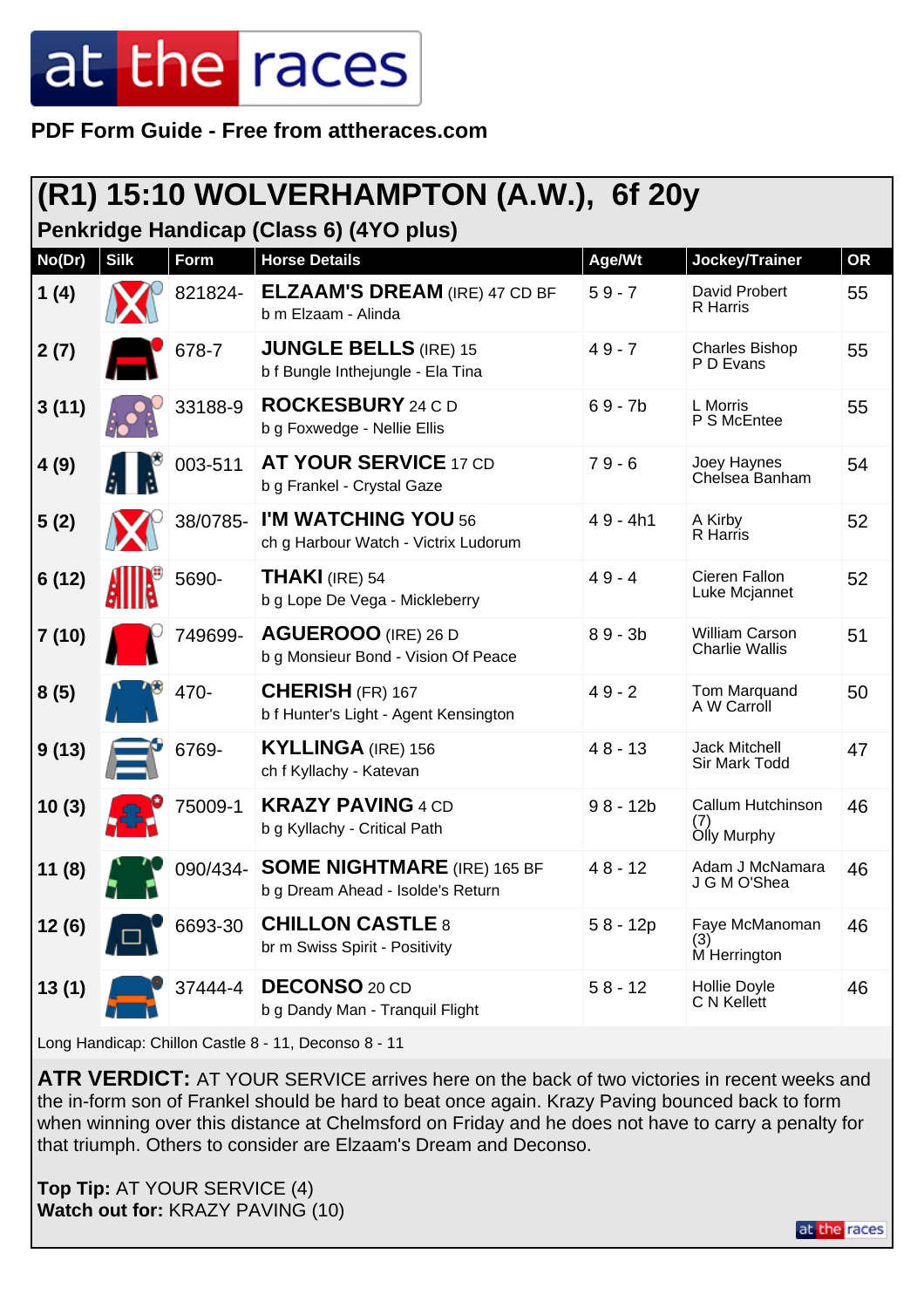**PDF Form Guide - Free from attheraces.com**

### **(R5) 15:25 SOUTHWELL (A.W.), 1m 4f 14y**

**Betway Handicap (Class 6) (4YO plus)**

| No(Dr) | <b>Silk</b> | Form    | <b>Horse Details</b>                                                | Age/Wt     | Jockey/Trainer                 | <b>OR</b> |
|--------|-------------|---------|---------------------------------------------------------------------|------------|--------------------------------|-----------|
| 1(4)   |             | 5861-36 | <b>TERMONATOR 11 C BF</b><br>ch g Monsieur Bond - Easy Terms        | $59 - 10b$ | S H James<br><b>Grant Tuer</b> | 62        |
| 2(5)   |             | 2651-61 | <b>STRAIGHT ASH (IRE) 16 CD</b><br>gr g Zebedee - Blackangelheart   | $69 - 7v$  | G Lee<br>Rebecca Menzies       | 59        |
| 3(2)   |             | 1133-44 | <b>GRIMSTHORPE CASTLE 9 CD</b><br>b g Dawn Approach - Willoughby    | $49 - 7v$  | A Mullen<br>M Appleby          | 62        |
| 4(1)   |             | 726475- | <b>SEA ART 30</b><br>b g Born To Sea - Kekova                       | $59 - 3$   | Jason Hart<br>J J Quinn        | 55        |
| 5(6)   |             |         | 4/8952-2 LION'S VIGIL (USA) 16<br>ch g Kitten's Joy - Keeping Watch | 49 - 2p    | <b>B A Curtis</b><br>R A Fahey | 57        |
| 6(3)   |             | 29623-6 | <b>PEERLESS PERCY (IRE) 20</b><br>b g Sir Percy - Victoria Montoya  | $49 - 1b$  | P Mulrennan<br>M Dods          | 56        |

**ATR VERDICT:** Straight Ash accounted for LION'S VIGIL when winning over C&D a couple of weeks ago but, on 3lb better terms, the latter could reverse that form. Richard Fahey's gelding was returning from a 180-day break on that occasion so he should improve for the run. Grimsthorpe Castle is a proven performer at this venue and he should not be underestimated.

**Top Tip:** LION'S VIGIL (5) **Watch out for:** STRAIGHT ASH (2)

at the races

**DOWNLOAD THE FREE APP TODAY** 

**App Store** 

CIOFCUD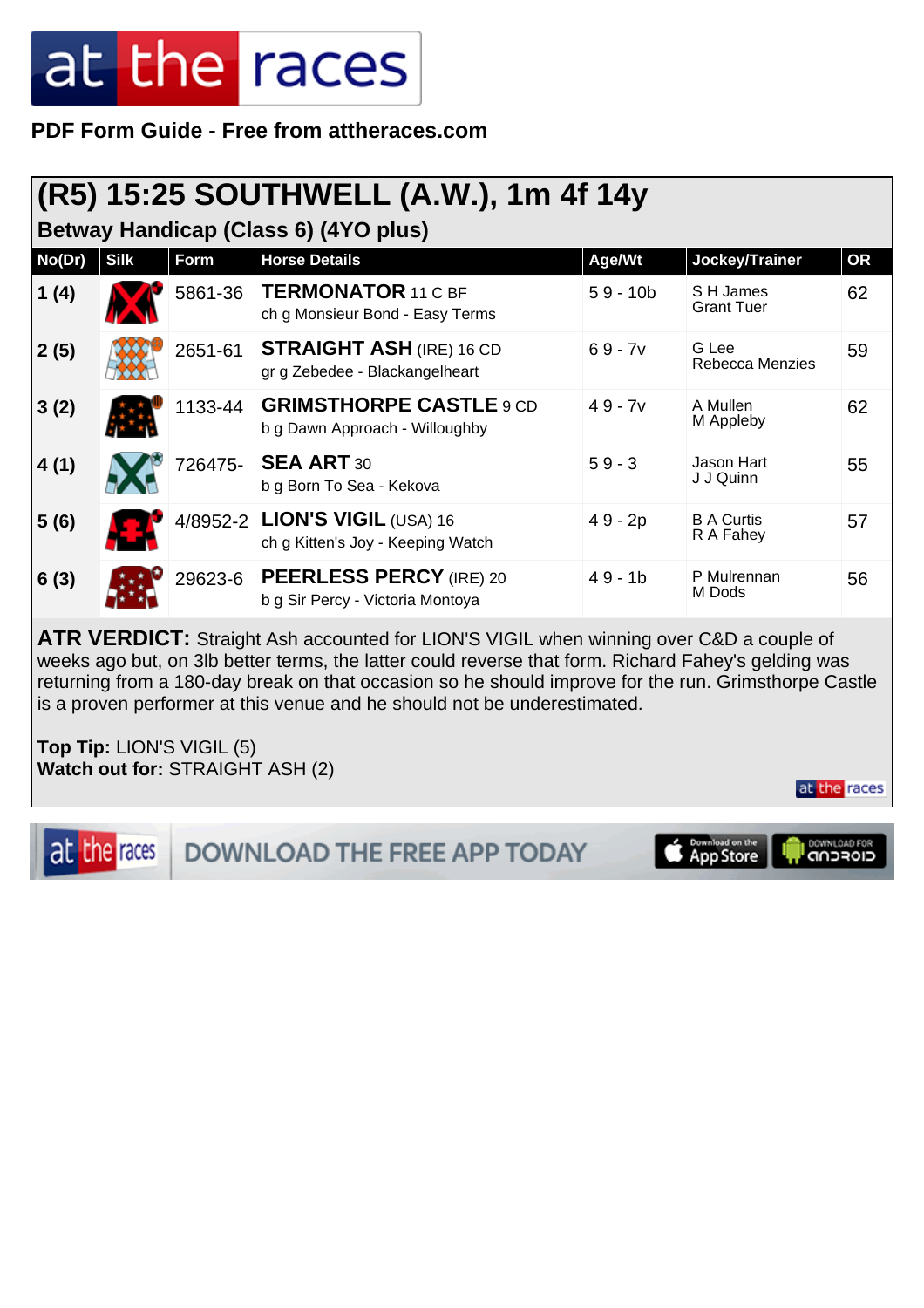**PDF Form Guide - Free from attheraces.com**

|            |             |             | (R2) 15:40 WOLVERHAMPTON (A.W.), 5f 21y                             |            |                                                |           |
|------------|-------------|-------------|---------------------------------------------------------------------|------------|------------------------------------------------|-----------|
|            |             |             | Play 4 To Score At Betway Classified Stakes (Class 6) (4YO plus)    |            |                                                |           |
| No(Dr)     | <b>Silk</b> | <b>Form</b> | <b>Horse Details</b>                                                | Age/Wt     | Jockey/Trainer                                 | <b>OR</b> |
| 1(4)       |             | 3740-25     | <b>AMAZING AMAYA 6 D BF</b><br>b m New Approach - Faslen            | $69 - 0$   | L Morris<br>D Shaw                             | 50        |
| 2(3)       |             | 37736-6     | <b>CAPTAIN RYAN 22 CD</b><br>b g Captain Gerrard - Ryan's Quest     | $109 - 0$  | L P Keniry<br>Geoffrey Deacon                  | 48        |
| 3(5)       |             | 7722-09     | <b>DUBAI PARADISE</b> (IRE) 6<br>ch f Exceed and Excel - Good Place | $49 - 0p1$ | <b>Jack Mitchell</b><br>J Butler               | 49        |
| 4(7)       |             | 24639/8     | <b>HURRICANE ALERT 21 D</b><br>b g Showcasing - Raggle Taggle       | $99 - 0$   | Callum Shepherd<br>Frank Bishop                | 44        |
| 5(2)       |             | 33030-1     | <b>JEANS MAITE 22 CD</b><br>b m Burwaaz - Misu's Maite              | $59 - 0$   | Lewis Edmunds<br>S R Bowring                   | 49        |
| 6(9)       |             | 660-743     | <b>KIT'S ALLANAH (IRE) 11</b><br>b f Dragon Pulse - Jenny's Dancer  | $49 - 0$   | Joey Haynes<br>Chelsea Banham                  | 46        |
| 7(1)       |             | 72413-7     | <b>KYLLUKEY</b> 22 C D BF<br>b g Kyllachy - Money Note              | $89 - 0b$  | <b>William Carson</b><br><b>Charlie Wallis</b> | 49        |
| 8(8)       |             | 41373-5     | <b>MANSFIELD 22 CD</b><br>b g Exceed and Excel - Jane Austen        | $89 - 0$   | Hollie Doyle<br>Mrs Barclay                    | 49        |
| 9(6)       |             | 87759-2     | <b>NELLIE FRENCH (IRE) 22</b><br>b f Dragon Pulse - Texas Ruby      | $49 - 0$   | <b>Phil Dennis</b><br><b>Miss Katie Scott</b>  | 46        |
| 10<br>(10) |             | 2675/0-2    | OH SO NICE 24<br>b m Kyllachy - Femme De Fer                        | $59 - 0$   | Tom Marquand<br>A W Carroll                    | 50        |
| 11<br>(11) |             | 45564-0     | <b>SECRET IDENTITY 22</b><br>b f Equiano - Onlyyouknowme            | $49 - 0h$  | <b>T</b> Eaves<br>M Mullineaux                 | 45        |

**ATR VERDICT:** Jeans Maite and Nellie French fought out the finish of a similar event over C&D earlier in the month, with the former coming out on top, and they should both be in the mix once again. That said, preference is still for AMAZING AMAYA, who was only beaten a neck when last seen at this track and she was not disgraced on her most recent outing at Southwell.

**Top Tip:** AMAZING AMAYA (1) **Watch out for:** JEANS MAITE (5)

at the races

at the races

DOWNLOAD THE FREE APP TODAY

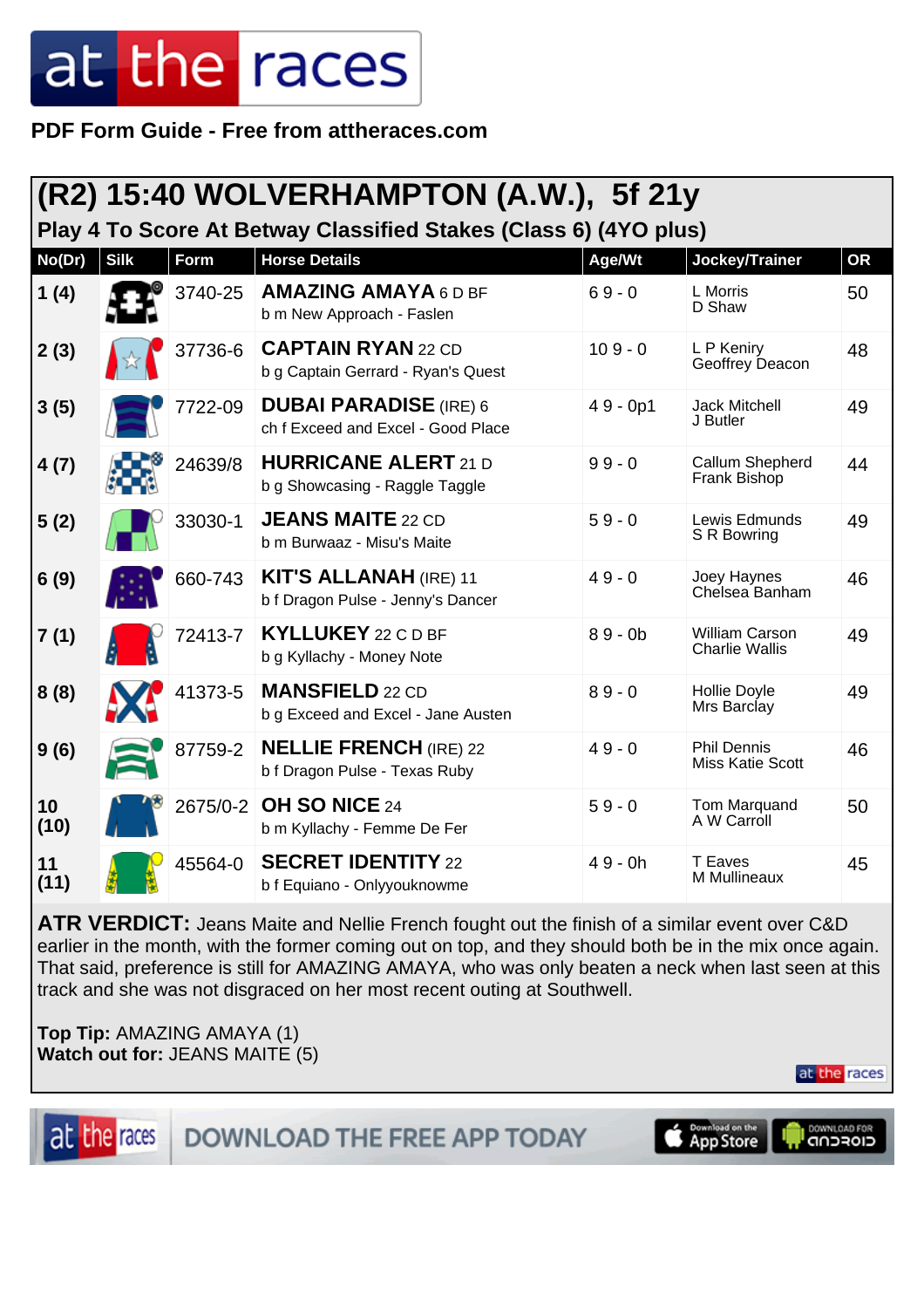**PDF Form Guide - Free from attheraces.com**

|                                                      | (R6) 15:55 SOUTHWELL (A.W.), 1m 13y |         |                                                                     |             |                                       |           |  |  |  |
|------------------------------------------------------|-------------------------------------|---------|---------------------------------------------------------------------|-------------|---------------------------------------|-----------|--|--|--|
| <b>Bombardier Maiden Stakes (Class 5) (3YO plus)</b> |                                     |         |                                                                     |             |                                       |           |  |  |  |
| No(Dr)                                               | <b>Silk</b>                         | Form    | <b>Horse Details</b>                                                | Age/Wt      | Jockey/Trainer                        | <b>OR</b> |  |  |  |
| 1(5)                                                 |                                     |         | <b>PRINCE ABU (IRE)</b><br>gr g Dark Angel - Saoirse Abu            | $410 - 0h$  | Cam Hardie<br>D Shaw                  |           |  |  |  |
| 2(4)                                                 |                                     | 3       | <b>TACKLESLIKEAFERRET</b> (IRE) 23<br>b g Alhebayeb - Regal Kiss    | $410 - 0$   | P Mulrennan<br>Robyn Brisland         |           |  |  |  |
| 3(6)                                                 |                                     | 82407-  | <b>SILENT PERFORMANCE (IRE) 53</b><br>b f Zoffany - Silent Thoughts | $49 - 9v1t$ | <b>B A Curtis</b><br>Hugo Palmer      | 71        |  |  |  |
| 4(3)                                                 |                                     | $9 - 9$ | <b>ALBA DE TORMES</b> (IRE) 19<br>gr c Lope De Vega - Danaskaya     | $38 - 8p$   | C Lee<br><b>K R Burke</b>             |           |  |  |  |
| 5(7)                                                 |                                     | $7 - 4$ | <b>ARADOUS</b> (IRE) 16<br>gr c Iffraaj - Nullarbor Sky             | $38 - 8$    | Barry McHugh<br>R A Fahey             |           |  |  |  |
| 6(8)                                                 |                                     | 9-      | <b>ASGOODASITGETS</b> (IRE) 46<br>b g Slade Power - Tiger Spice     | $38 - 8$    | George Rooke (5)<br>Miss Gay Kelleway |           |  |  |  |
| 7 (2)                                                |                                     |         | <b>KABUTO</b><br>b g Helmet - Bochafina                             | $38 - 8$    | A Mullen<br>M Appleby                 |           |  |  |  |
| 8(9)                                                 |                                     | 9       | <b>OUT OF SIGHT (IRE) 17</b><br>b c Outstrip - Bountiful Girl       | $38 - 8$    | K T O'Neill<br>Alex French            |           |  |  |  |
| 9(1)                                                 |                                     | 8       | <b>POP FAVORITE 24</b><br>br g Fastnet Rock - Soundstrings          | $38 - 8b1$  | Jason Hart<br>W J Haggas              |           |  |  |  |

**ATR VERDICT:** TACKLESLIKEAFERRET displayed promise when finishing third on his racecourse debut over C&D a few weeks ago and he could be hard to beat with that experience now under his belt. Silent Performance has some good form to her name but her most recent performances in handicap company have to be a slight concern. The shortlist is completed by Alba De Tormes, Kabuto and Pop Favorite.

**Top Tip:** TACKLESLIKEAFERRET (2) **Watch out for:** SILENT PERFORMANCE (3)

at the races

at the races

DOWNLOAD THE FREE APP TODAY

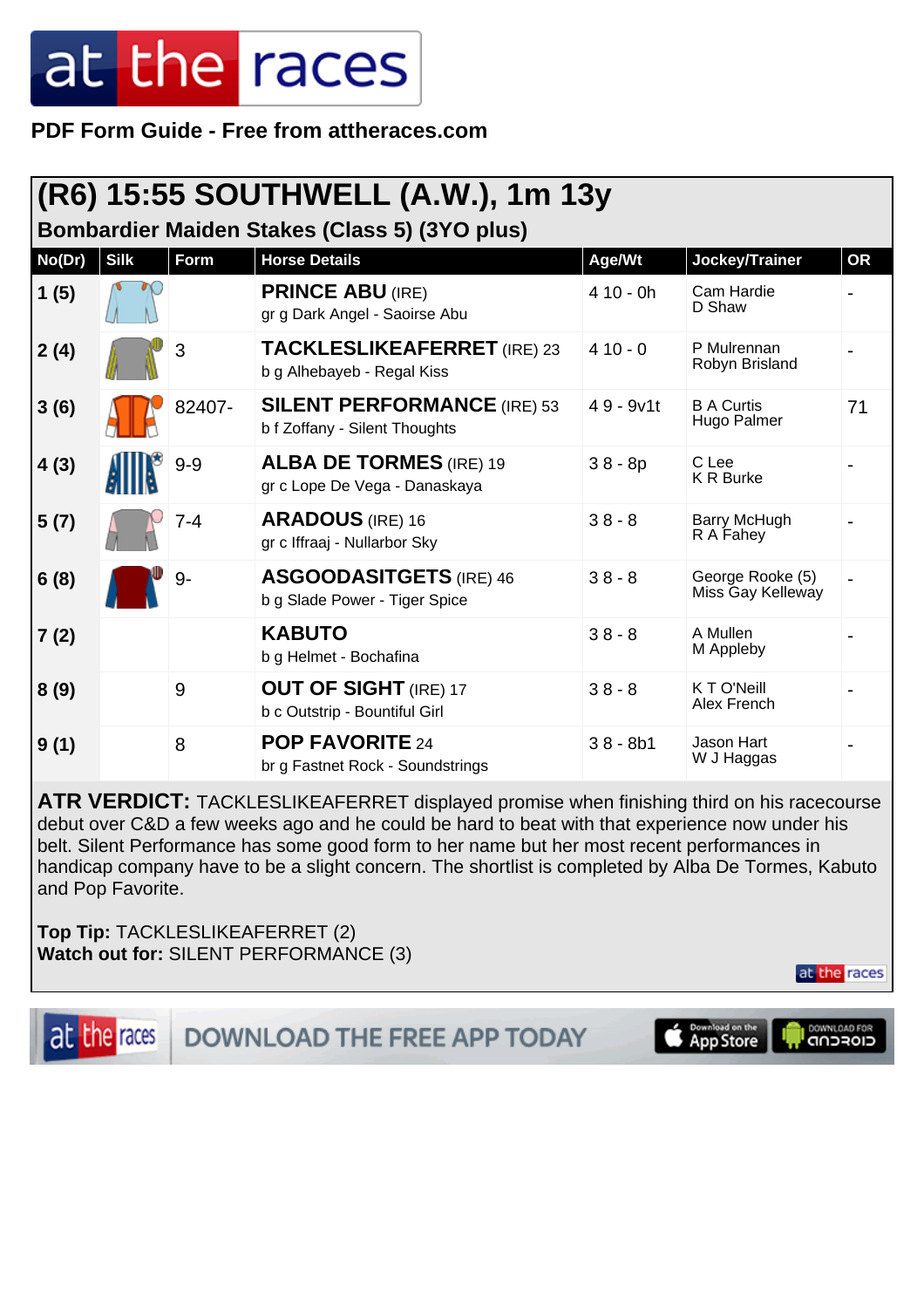**PDF Form Guide - Free from attheraces.com**

#### **(R3) 16:10 WOLVERHAMPTON (A.W.), 1m 4f 51y**

**Betway Handicap (Class 4) (4YO plus)**

| No(Dr) | <b>Silk</b> | Form     | <b>Horse Details</b>                                                      | Age/Wt     | Jockey/Trainer                    | <b>OR</b> |
|--------|-------------|----------|---------------------------------------------------------------------------|------------|-----------------------------------|-----------|
| 1(6)   |             |          | 667/011- AUTUMN WAR (IRE) 39 C<br>ch g Declaration Of War - Autumn Leaves | $69 - 11p$ | A Kirby<br>Ian Williams           | 84        |
| 2(3)   |             | 111134-  | <b>SONGKRAN</b> (IRE) 138 D<br>b g Slade Power - Choose Me                | $59 - 11$  | Mark Crehan (5)<br>George Boughey | 84        |
| 3(7)   |             | 22331-1  | <b>MY GIRL MAGGIE 22 CD</b><br>b f Camelot - African Plains               | $49 - 9$   | R Kingscote<br>M Johnston         | 85        |
| 4(2)   | $\Xi$       | 6/31264- | <b>NIGHT BEAR 26</b><br>ch g Dragon Pulse - Contenance                    | $49 - 6b$  | Tom Marquand<br>A W Carroll       | 82        |
| 5(4)   |             | 72816-4  | <b>HORN OF PLENTY 17 CD</b><br>b f Golden Horn - Gaze                     | $49 - 3$   | David Probert<br>A M Balding      | 79        |
| 6(5)   |             | 41911-6  | <b>RICHARD R H B</b> (IRE) 22 C<br>b g Fulbright - Royal Interlude        | $49 - 2$   | Rossa Ryan<br>David Loughnane     | 78        |
| 7(1)   |             | 947657-  | <b>BERRAHRI</b> (IRE) 35 D<br>b g Bahri - Band of Colour                  | $109 - 1$  | Cieren Fallon<br>J R Best         | 74        |

**ATR VERDICT:** Plenty of these arrive with claims but none more so than MY GIRL MAGGIE, who has never finished outside of the first three in eight career starts. The daughter of Camelot has won twice at this track in recent weeks and a 4lb rise for the most recent of those victories may not be enough to stop her from completing the three-timer. Autumn War is another hat-trick seeker who merits plenty of respect, while Richard R H B edges out Horn Of Plenty to be the pick of the remainder.

**Top Tip:** MY GIRL MAGGIE (3) **Watch out for:** AUTUMN WAR (1)

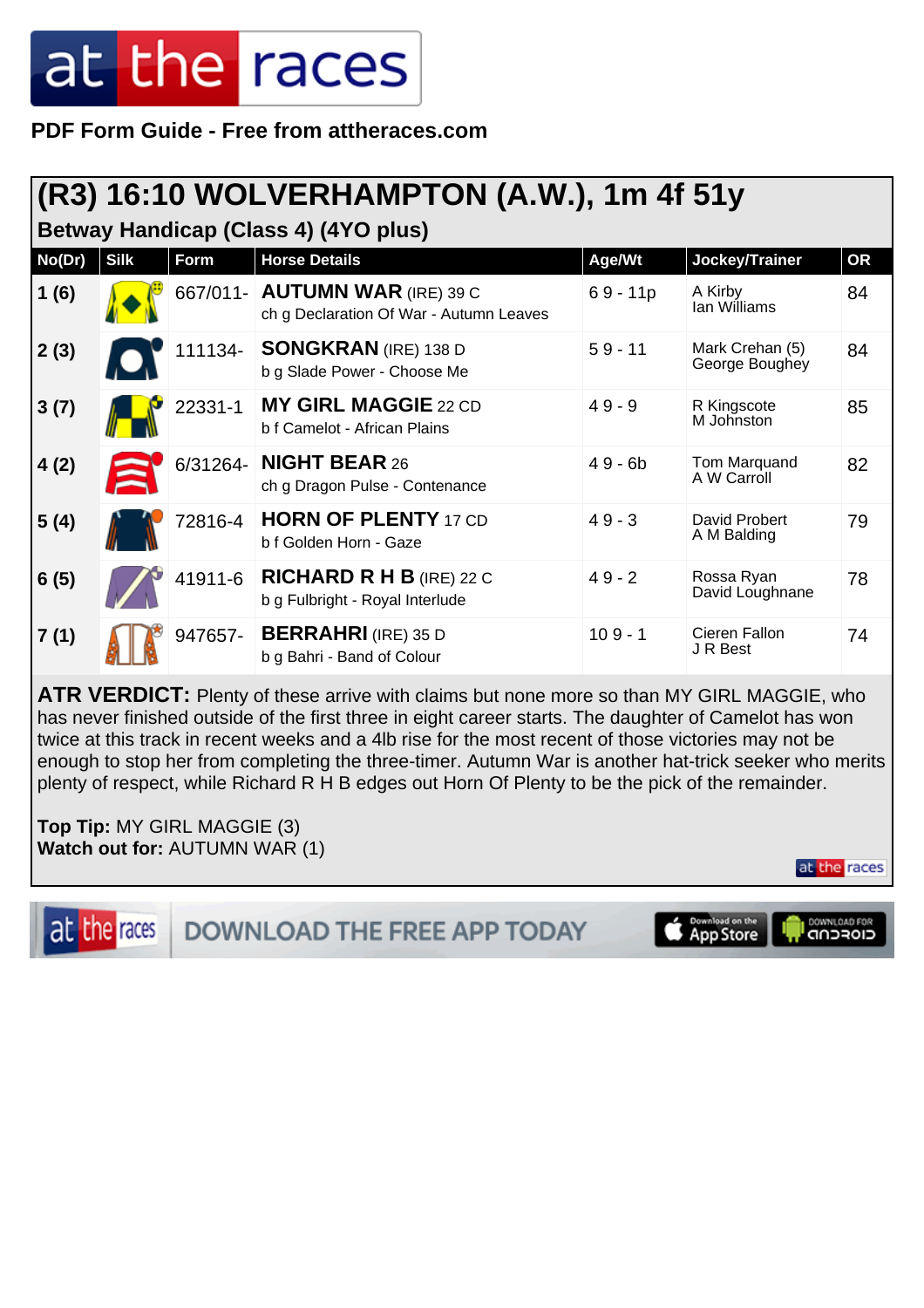**PDF Form Guide - Free from attheraces.com**

### **(R5) 17:10 WOLVERHAMPTON (A.W.), 1m 1f 104y**

**betyourway At Betway Handicap (Class 5) (4YO plus)**

| No(Dr) | <b>Silk</b> | <b>Form</b> | <b>Horse Details</b>                                                    | Age/Wt       | Jockey/Trainer                      | <b>OR</b> |
|--------|-------------|-------------|-------------------------------------------------------------------------|--------------|-------------------------------------|-----------|
| 1(7)   |             | 145381-     | POLYPHONY (IRE) 30 CD<br>b m Power - Start The Music                    | $69 - 12p$   | David Probert<br>J Mackie           | 77        |
| 2(9)   |             | 4/45690-    | <b>JOYFUL MISSION</b> (USA) 59<br>b g Noble Mission - Hint Of Joy       | $59 - 10es1$ | Rossa Ryan<br>David Loughnane       | 75        |
| 3(11)  |             | 521053-     | <b>COZONE</b> 124<br>b g Pour Moi - Bella Nouf                          | $49 - 10$    | Hollie Doyle<br>James Ferguson      | 76        |
| 4(4)   |             | 271237-     | $FINOAH$ (IRE) 30<br>b g Kodiac - Burstingdalak                         | $59 - 10v$   | Jane Elliott<br>Tom Dascombe        | 75        |
| 5(8)   |             | 91425-2     | <b>PRECISION STORM 22 CD BF</b><br>gr g Dragon Pulse - Way To The Stars | $49 - 10$    | R Kingscote<br>Mark Loughnane       | 76        |
| 6(10)  |             | 8234/       | <b>MILITARY TACTIC (IRE) 556</b><br>b g Iffraaj - Lunar Spirit          | $59 - 8t1$   | Joey Haynes<br>Ben Pauling          | 73        |
| 7(3)   |             | 8642-13     | <b>GAVI DI GAVI (IRE) 14 CD BF</b><br>b g Camacho - Blossom Deary       | $69 - 8p$    | Georgia King (7)<br>A King          | 73        |
| 8(2)   |             | 4537-4      | <b>GOLD RIBBON 20</b><br>b f Golden Horn - Chan Tong                    | $49 - 6h$    | A Kirby<br>R A Teal                 | 72        |
| 9(1)   |             | 417-        | AT EASE 66<br>b f Oasis Dream - Jostle                                  | $49 - 6$     | <b>K Shoemark</b><br>C Hills        | 72        |
| 10(5)  |             | 3589-15     | <b>VISIBILITY</b> (IRE) 8 CD<br>b g Raven's Pass - Cry Pearl            | $49 - 1$     | L Morris<br>S Dixon                 | 67        |
| 11(6)  |             | 65395-5     | <b>HOLD FAST</b> (IRE) 12<br>b f Fastnet Rock - Rohain                  | $48 - 11v$   | <b>Hayley Turner</b><br>A M Balding | 63        |

**ATR VERDICT:** POLYPHONY was victorious in a 0-85 handicap over course and distance last time and a 6lb rise might not be enough to anchor her in this lesser event. Precision Storm placed in a class 4 handicap here latest and warrants respect now dropped in grade off a 1lb higher mark. Gavi Di Gavi and Cozone, a first-time gelding making his stable debut for James Ferguson, are others to watch out for.

**Top Tip:** POLYPHONY (1) **Watch out for:** PRECISION STORM (5)

at the races

at the races

**DOWNLOAD THE FREE APP TODAY** 

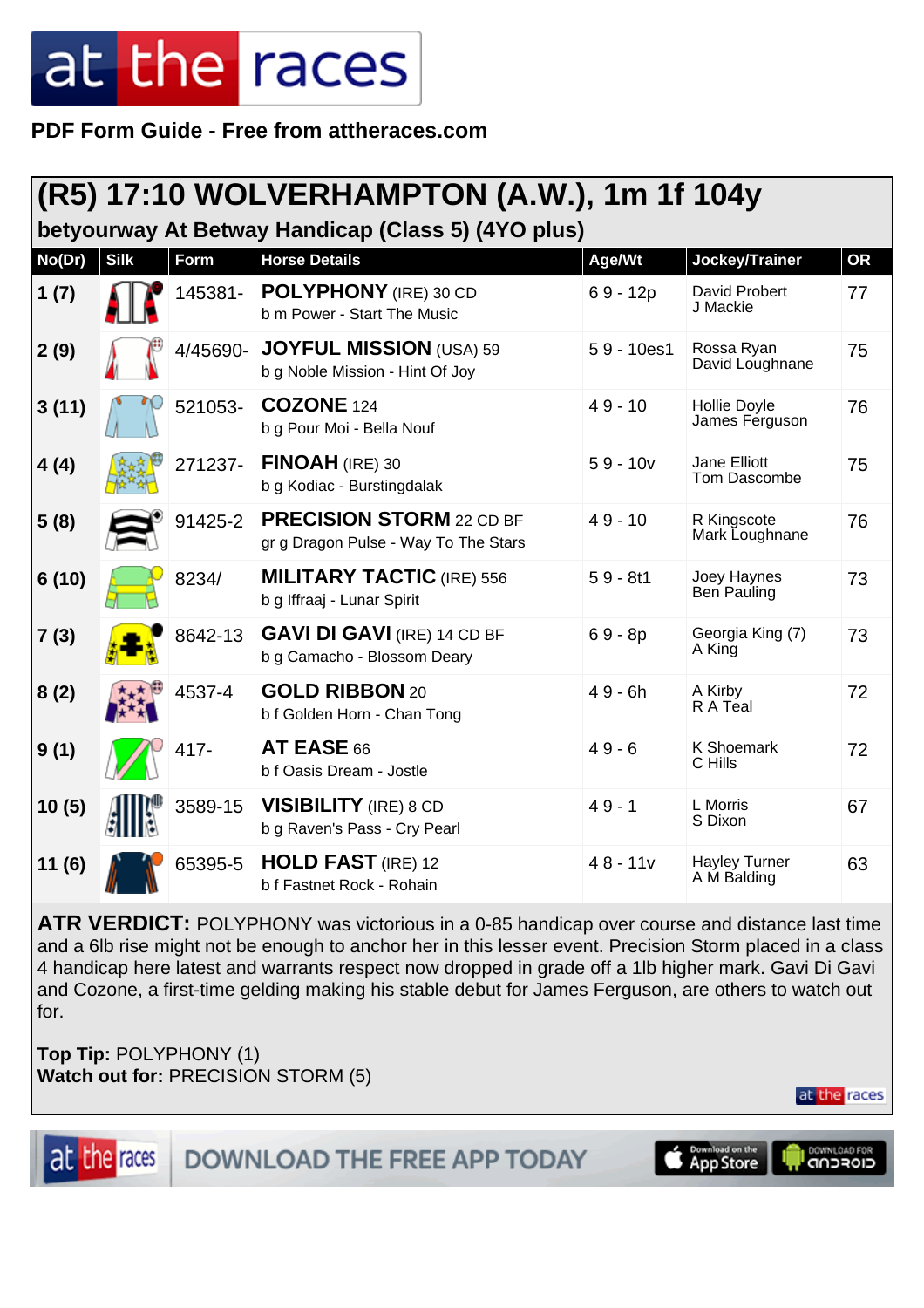**PDF Form Guide - Free from attheraces.com**

|            | (R6) 17:40 WOLVERHAMPTON (A.W.), 1m 1f 104y |              |                                                                        |            |                                        |    |  |  |
|------------|---------------------------------------------|--------------|------------------------------------------------------------------------|------------|----------------------------------------|----|--|--|
|            |                                             |              | Heed Your Hunch At Betway Classified Stakes (Class 6) (4YO plus)       |            |                                        |    |  |  |
| No(Dr)     | <b>Silk</b>                                 | Form         | <b>Horse Details</b>                                                   | Age/Wt     | Jockey/Trainer                         | OR |  |  |
| 1(4)       |                                             | 424/098-     | <b>ABOUT GLORY 63</b><br>b g Nayef - Lemon Rock                        | 79 - 1bt   | Lewis Edmunds<br>S R Bowring           | 49 |  |  |
| 2(8)       |                                             | 40000-8      | <b>BORN TO REASON (IRE) 20 CD</b><br>b g Born To Sea - Laureldean Lady | $79 - 1b$  | L Morris<br>Mrs Dunn                   | 50 |  |  |
| 3(3)       |                                             | 02006-4      | <b>DEADLY ACCURATE 10</b><br>br g Lethal Force - Riccoche              | $69 - 1b$  | R Kingscote<br>R Harris                | 47 |  |  |
| 4(7)       |                                             | 9/560F-      | <b>DREADNOUGHTUS 90</b><br>ch g Americain - Sharp Dresser              | $59 - 1h$  | Frederick Larson (7)<br>M Appleby      | 48 |  |  |
| 5(5)       |                                             | 02930-0      | <b>FOUR MILE BRIDGE (IRE) 10</b><br>b g Acclamation - Agent Allison    | $59 - 1p$  | R Havlin<br>M J Attwater               | 48 |  |  |
| 6(6)       |                                             | 570/408-     | <b>MENINA ATREVIDA 110</b><br>ch m Nayef - Delaware Dancer             | $59 - 1$   | Joey Haynes<br>Ivan Furtado            | 50 |  |  |
| 7(2)       |                                             | $0/2713 - 9$ | <b>NOBLE QUEEN 22 BF</b><br>gr m Noble Mission - Dinvar Diva           | $59 - 111$ | Tom Marquand<br>Ed Walker              | 50 |  |  |
| 8(10)      |                                             | 670956-      | <b>STAR ASCENDING (IRE) 28 C D</b><br>ch g Thousand Words - Sakaka     | $99 - 1v$  | Rossa Ryan<br>J Candlish               | 48 |  |  |
| 9(1)       |                                             | 78507-0      | <b>HANNALITE 22</b><br>ch f Nathaniel - Bravia                         | $49 - 0$   | <b>Hollie Doyle</b><br>Ali Stronge     | 50 |  |  |
| 10<br>(13) |                                             | 000/4-       | <b>MACK THE KNIFE (IRE) 55</b><br>b g Australia - Kitty Matcham        | $49 - 0b$  | Alice Bond (7)<br>James Ferguson       | 42 |  |  |
| 11<br>(12) |                                             | 86952-5      | <b>MDINA 12</b><br>b f Mukhadram - Inchberry                           | 49 - 0p    | Jack Mitchell<br>P W Chapple-Hyam      | 47 |  |  |
| 12<br>(11) |                                             | 77B5-0       | <b>NORWEGIAN RED 12</b><br>b g Sayif - Bahie                           | $49 - 0$   | <b>K Shoemark</b><br>Robyn Brisland    | 50 |  |  |
| 13(9)      |                                             | 090/05-7     | <b>ON THE RHINE</b> (IRE) 23<br>b g War Command - Janna's Jewel        | 49 - 0tp   | Ellie Mackenzie (5)<br>Rebecca Menzies | 46 |  |  |

**ATR VERDICT:** NOBLE QUEEN was far too keen when sent off favourite at Lingfield last time, but the pick of her form before that gives her a great chance here and she is of real interest in a first-time tongue-tie. Deadly Accurate went close in a similar contest at Kempton and has to be respected, while Mdina makes appeal dropping back in trip following some solid efforts.

**Top Tip:** NOBLE QUEEN (7) **Watch out for:** DEADLY ACCURATE (3)



DOWNLOAD THE FREE APP TODAY